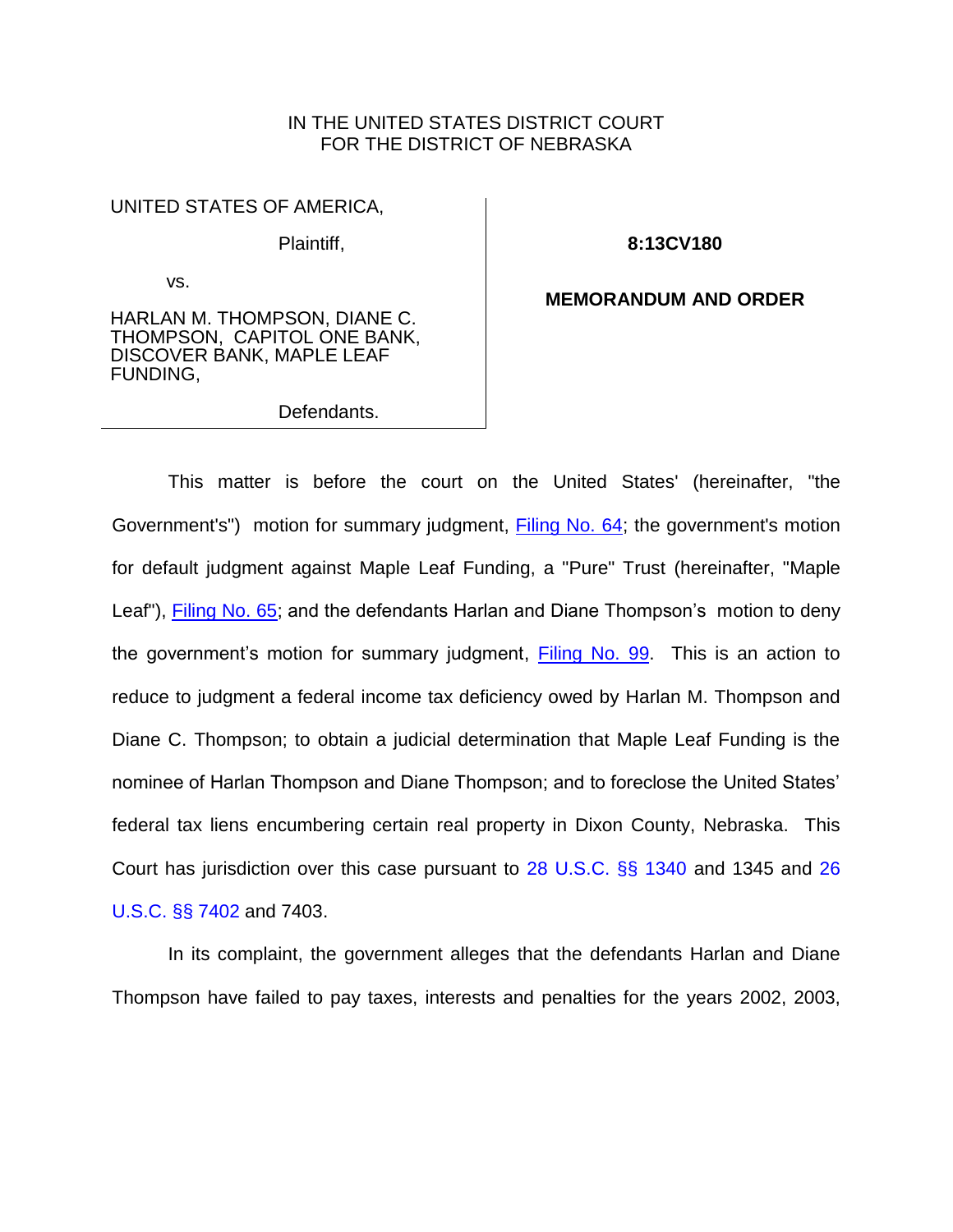2005, 2006 and 2007.<sup>1</sup> The Internal Revenue Service (IRS) wishes to foreclose on property owned by the Thompsons, in Dixon County, Nebraska.<sup>2</sup> Defendants Harlan Thompson, Diane Thompson, and Maple Leaf Funding, pro se, filed an answer generally denying the allegations and asserting several defenses.<sup>3</sup> [Filing No. 9.](https://ecf.ned.uscourts.gov/doc1/11312828651)

Defendants Thompsons reside in Wakefield, Nebraska. The IRS audited the Thompsons 2002 and 2003 income tax returns in 2005 and determined they underreported for those years. The Thompsons further failed to pay taxes for 2005, 2006 and 2007. Subsequently, the Thompsons filed what the IRS considered to be frivolous returns, and the Commissioner of the IRS assessed the Harlan Thompson penalties and interest as follows:

| <b>Tax Year</b> | <b>Assessment Date</b>           | <b>Amount Due as of</b><br><b>October 1, 2014</b> |
|-----------------|----------------------------------|---------------------------------------------------|
| 2005            | 12/22/08<br>12/29/08<br>12/06/10 | \$24,026.47                                       |
| 2006            | 12/22/08                         | \$12,231.93                                       |
| 2007            | 12/22/08                         | \$24,463.89                                       |
|                 | <b>Total:</b>                    | \$60,722.29                                       |

 $\overline{a}$ 

<sup>2</sup> This property is located at 399 East 7<sup>th</sup> Street, Wakefield, Nebraska and is described as:

Lot 1, Turney's Addition located in the South half of the South half of the Southwest Quarter of Section 33, Township 27 North, Range 5, East of the  $6<sup>th</sup>$  P.M, Dixon County, Nebraska.

Together with a perpetual easement providing ingress and egress over the East 25 feet of Lot 2 of said Turney's Addition as shown on the Plat and Dedication thereof.

 $3$  These defenses included failure to state a claim; lack of legislative jurisdiction; lack of personal jurisdiction; and failure to obtain a judgment prior to garnishment.

 $1$  As discussed hereinafter, the parties have stipulated regarding defendants Harlan Thompson and Diane Thompsons's tax year 2002 and 2003 tax liabilities, so those years are no longer at issue in this case. [Filing No. 76.](https://ecf.ned.uscourts.gov/doc1/11313138068)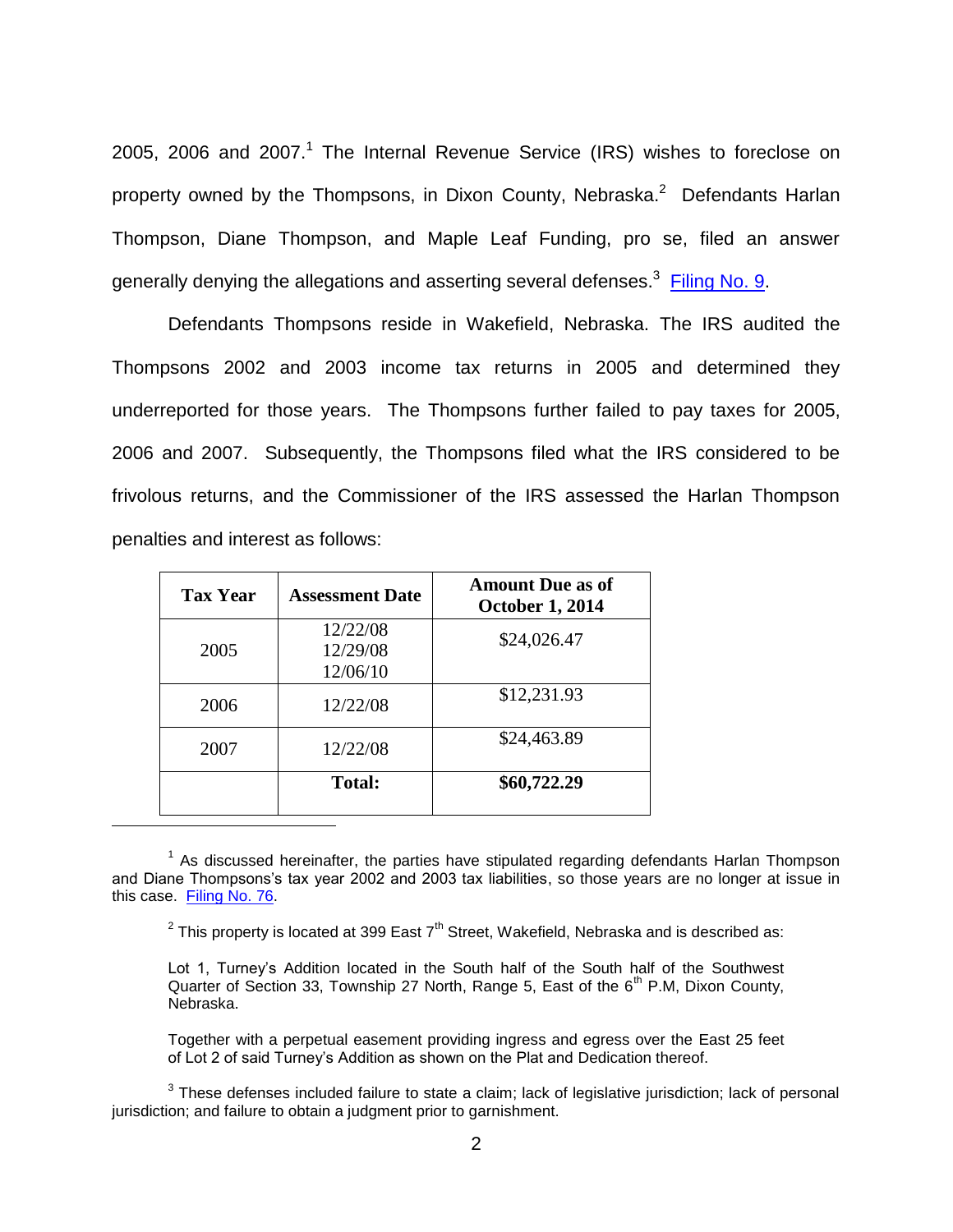### **[Filing No. 88 at ECF p.5](https://ecf.ned.uscourts.gov/doc1/11313156558?page=5)**

| <b>Tax Year</b> | <b>Assessment Date</b> | <b>Amount Due as of</b><br><b>October 1, 2014</b> |
|-----------------|------------------------|---------------------------------------------------|
| 2005            | 12/22/08<br>12/6/2010  | \$5,691.97                                        |
| 2007            | 12/22/08               | \$11,525.53                                       |
|                 | <b>Total:</b>          | \$17,217.50                                       |

The IRS further assessed Diane Thompson penalties and interest as follows:

## **[Filing No. 88 at ECF p.6](https://ecf.ned.uscourts.gov/doc1/11313156558?page=6)**

As a result of the above, the government contends that federal tax liens against the Thompsons' property arose pursuant to [26 U.S.C. §§ 6321](http://westlaw.com/find/default.wl?ft=L&docname=26USCAS6321&rs=btil2.0&rp=%2ffind%2fdefault.wl&fn=_top&findtype=L&vr=2.0&db=1000546&wbtoolsId=26USCAS6321&HistoryType=F) and 6322 as of the dates of the assessments. The IRS filed federal tax liens on April 21, 2008, with regard to the Thompsons for 2005, 2006 and 2007 federal income tax liabilities; and on February 9, 2010, with regard to Diane Thompson for 2005, 2006, and 2007; and on July 8, 2010, with regard to Harlan Thompson's civil penalties for 2005, 2006 and 2007; and on Diane Thompson's 2007 liability on August 4, 2010; and on Harlan Thompson's 2005 liability on September 28, 2010. The IRS also filed civil penalties for 2005 for Harlan and Diane Thompson on March 24, 2011, all in Dixon County, Nebraska, Register of Deeds.

### **DISCUSSION**

# *A. Maple Leaf*

By order dated August 20, 2013, this court granted the motion to strike the answer filed by defendants Harlan M. Thompson and Diane C. Thompson to the extent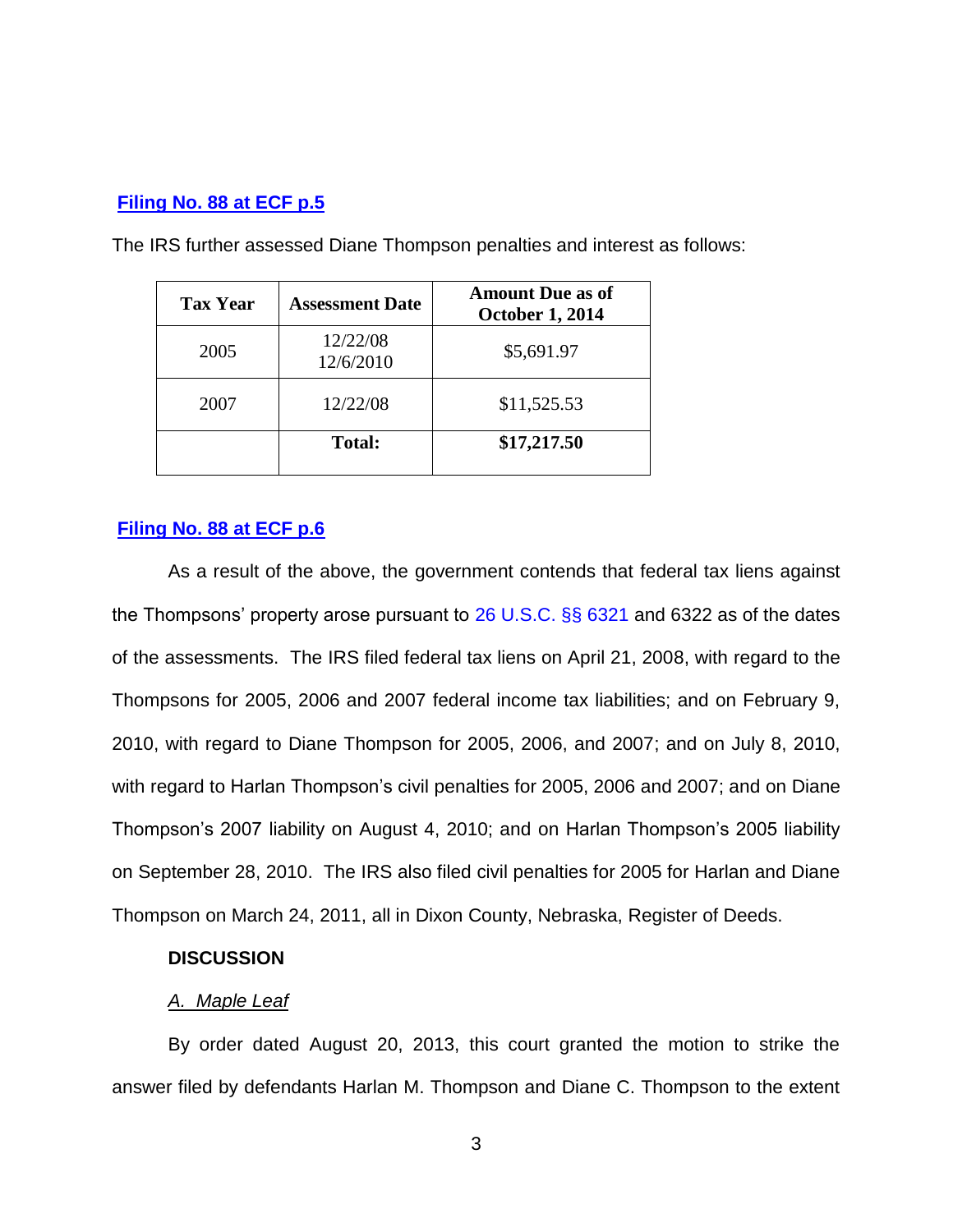it was purportedly filed on behalf of defendant Maple Leaf Funding, because a trust cannot litigate its action in this forum without representation by licensed counsel. Filing [No. 14,](https://ecf.ned.uscourts.gov/doc1/11312848382) Order. Defendant Maple Leaf was ordered to obtain the services of counsel and have that attorney file an appearance on its behalf on or before September 6, 2013, and warned that in the absence of which the court would file an entry and/or judgment of default against it without further notice. *Id*. The Clerk of Court later filed an entry of default against Maple Leaf. [Filing No. 21.](https://ecf.ned.uscourts.gov/doc1/11312890135) The government now moves for default judgment against Maple Leaf, [Filing No. 65.](https://ecf.ned.uscourts.gov/doc1/11313116022) The court finds that the government's motion should be granted, as Maple Leaf did not obtain the services of counsel in this case as ordered by this Court. Such failure to comply with this Court's order is grounds for dismissal.

#### *B. Stipulation as to 2002 and 2003*

On May 29, 2006, the IRS assessed Harlan and Diane Thompson with federal income tax deficiencies for tax years 2002 and 2003. See IRS Certificates of Assessment [Filing No. 69-11,](https://ecf.ned.uscourts.gov/doc1/11313116675) Ex. 59 at 2; [Filing No. 69-12,](https://ecf.ned.uscourts.gov/doc1/11313116676) Ex. 60 at 2. The parties have stipulated a partial settlement. This stipulation resolves the issue of the Thompsons' 2002 and 2003 federal income tax liabilities for purposes of the trial in this case. Under the stipulation, parties agreed to reduce the Thompsons' joint federal income tax liability for tax year 2002 to \$10.00, plus penalties and interest, and the Thompson's joint federal income tax liability for tax year 2003 to \$2,212.00, resulting in an outstanding balance of this liability, including penalties and interest, of \$20.93 as of October 31, 2014, on the 2002 liability and \$4,422.55 as of October 31, 2014, on the 2003 liability. The stipulation further provides that the court may adopt the stipulation

4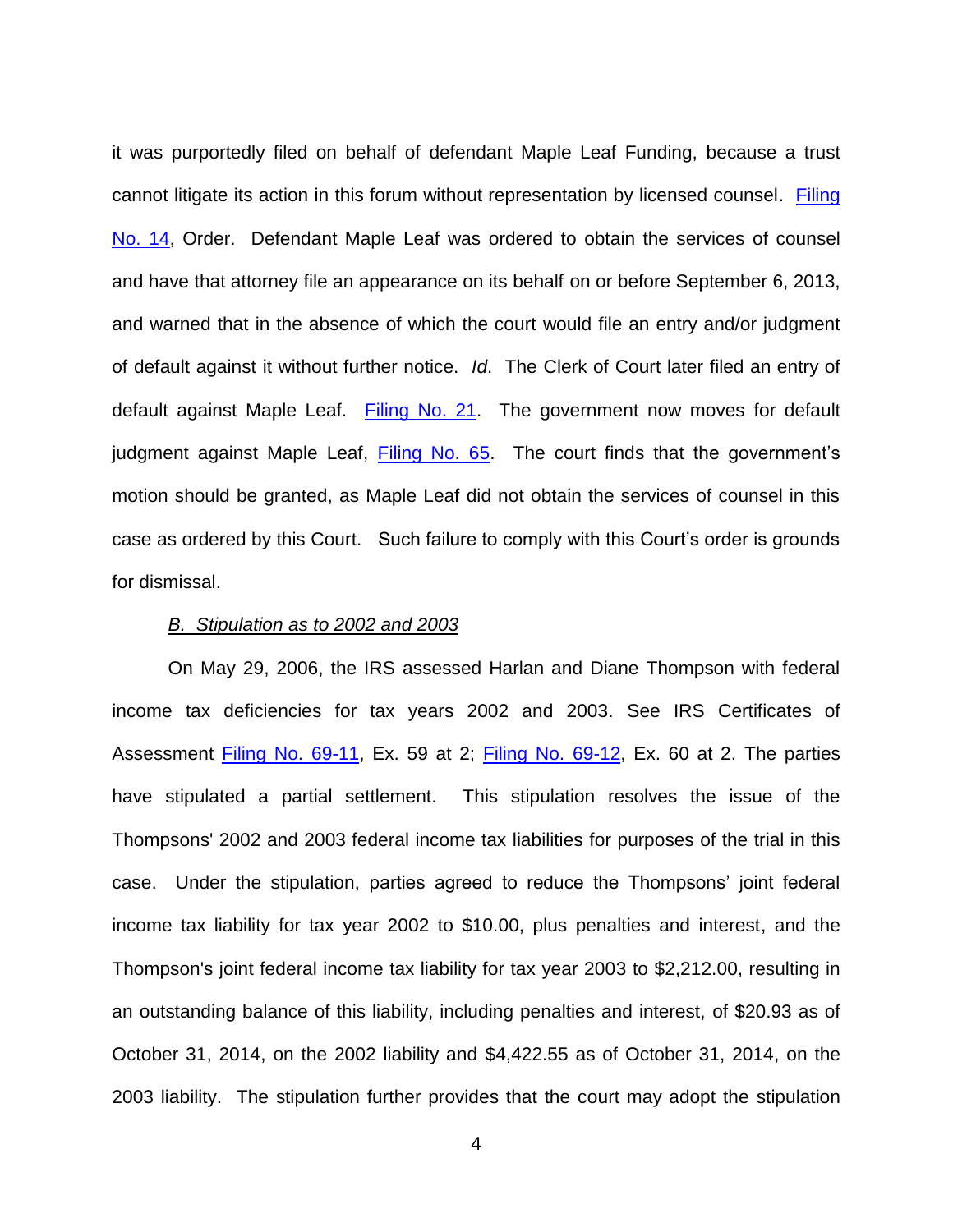and enter judgment against the Thompsons and in favor of the United States in the revised amount of the Thompsons' 2002 and 2003 federal income tax liabilities, plus penalties and interest. Accordingly, the court finds judgment should be entered in favor of the government and against the Thompsons for the years 2002 and 2003, as set forth in the stipulation.

#### *C. Remaining Tax Issues – Frivolous Penalty Assessments*

The law permits the IRS to assess frivolous filing penalty claims if a taxpayer tries to (1) file what purports to be a tax return but, which (2) "does not contain information on which the substantial correctness of the self-assessment may be judged" or "contains information that on its face indicates that the self-assessment is substantially incorrect;" and where (3) the filing of the tax return "is based on a position which the [IRS] has identified as frivolous" or "reflects a desire to delay or impede the administration of Federal tax laws." [26 U.S.C. § 6702\(a\).](http://westlaw.com/find/default.wl?ft=L&docname=26USCAS6702&rs=btil2.0&rp=%2ffind%2fdefault.wl&fn=_top&findtype=L&vr=2.0&db=1000546&wbtoolsId=26USCAS6702&HistoryType=F)

The government moves for summary judgment pursuant to [Fed. R. Civ. P. 56.](http://westlaw.com/find/default.wl?ft=L&docname=USFRCPR56&rs=btil2.0&rp=%2ffind%2fdefault.wl&fn=_top&findtype=L&vr=2.0&db=1000600&wbtoolsId=USFRCPR56&HistoryType=F) The government requests that this Court reduce to judgment defendant Harlan and Diane Thompson's joint and individual federal income tax debts and individual federal frivolous filing penalties, and authorize the United States to enforce its federal tax liens against the property at issue in this case. Defendants do not apparently contest the assessments. The only argument made by the Thompsons is that the frivolous filing penalties do not "contain the required supervisory signatures."<sup>4</sup> Further, defendants

 $\overline{a}$ 

 $4$  The section of the Internal Revenue Code that addresses the requirements for approving frivolous filing penalty assessments is [26 U.S.C. § 6751\(b\),](http://westlaw.com/find/default.wl?ft=L&docname=26USCAS6751&rs=btil2.0&rp=%2ffind%2fdefault.wl&fn=_top&findtype=L&vr=2.0&db=1000546&wbtoolsId=26USCAS6751&HistoryType=F) which states that,

In general. No penalty under this title shall be assessed unless the initial determination of such assessment is personally approved (in writing) by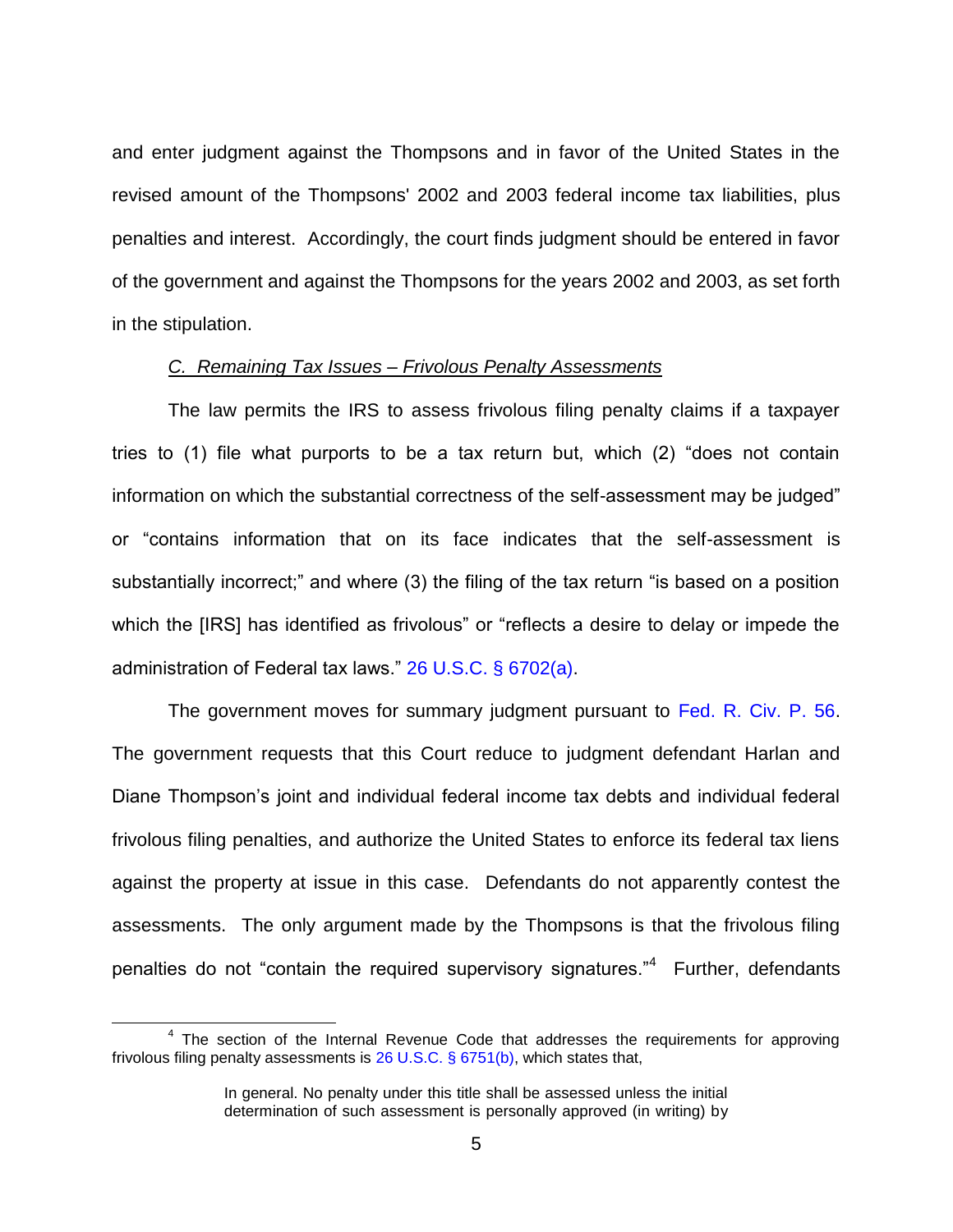contend the supervisor must use pen and ink and not a rubber stamp. Defendants cite no authority for this contention.

The Second Circuit has stated that § 6751 "requires only personal approval in writing, not any particular form of signature or even any signature at all." Deyo v. United [States, 296 F. App'x 157, 159 \(2nd Cir. 2008\) \(unpublished\).](http://westlaw.com/find/default.wl?ft=Y&referencepositiontype=S&rs=btil2.0&rp=%2ffind%2fdefault.wl&serialnum=2017295887&fn=_top&referenceposition=159&findtype=Y&vr=2.0&db=0006538&wbtoolsId=2017295887&HistoryType=F) In affirming the taxpayer's penalty assessments, the Court declared "[i]t does not matter whether a rubber stamp was used to provide the signatures." Id. The Court has carefully reviewed the assessments. The Court first finds the documents do in fact have a signature. *See* Thompson Ex. B-1, [Filing No. 95-1,](https://ecf.ned.uscourts.gov/doc1/11313165104) Forms 8278.<sup>5</sup> Further the Court agrees that the IRS has met its burden of showing the § 6702(a) elements, and the Thompsons did not challenge any of these elements as inapplicable to them. The filings purported to be accurate 1040 tax returns; the self-assessed tax liability was not correct; the Thompsons asked for refunds for amounts they were not entitled to request; and in fact they were not owed any refunds and their claim was frivolous. *See* Gov't. Exs. 30-39, [Filing No. 69-1](https://ecf.ned.uscourts.gov/doc1/11313116665) through 69-10. Accordingly, the Court finds the signature argument lacks merit, and the IRS has met its burden of alleging and producing evidence of its compliance with § 6702(a). The plaintiffs offer no arguments or evidence in this regard,

> the immediate supervisor of the individual making such determination or such higher level official as the Secretary may designate.

#### [26 U.S.C. § 6751\(b\)\(1\).](http://westlaw.com/find/default.wl?ft=L&docname=26USCAS6751&rs=btil2.0&rp=%2ffind%2fdefault.wl&fn=_top&findtype=L&vr=2.0&db=1000546&wbtoolsId=26USCAS6751&HistoryType=F)

 $\overline{a}$ 

 $5$  The only possible argument the plaintiffs might have concerns Ex. B-10, where there does not appear to be a signature. However, The Court notes that on December 22, 2008, the IRS assessed Harlan Thompson with one penalty for \$10,000 arising out of 2 frivolous filings. The Forms 8278 were attached, and the first form B-9, bears the written approval of a supervisor. These two penalty assessments occurred the same day, and if one reviews B-9 and B-10, there is clearly a supervisory approval for the penalty assessment. *See* [Filing No. 71-6 at 2;](https://ecf.ned.uscourts.gov/doc1/11313116722?page=2) and [Filing No. 95-1 at 9-10.](https://ecf.ned.uscourts.gov/doc1/11313165104?page=9)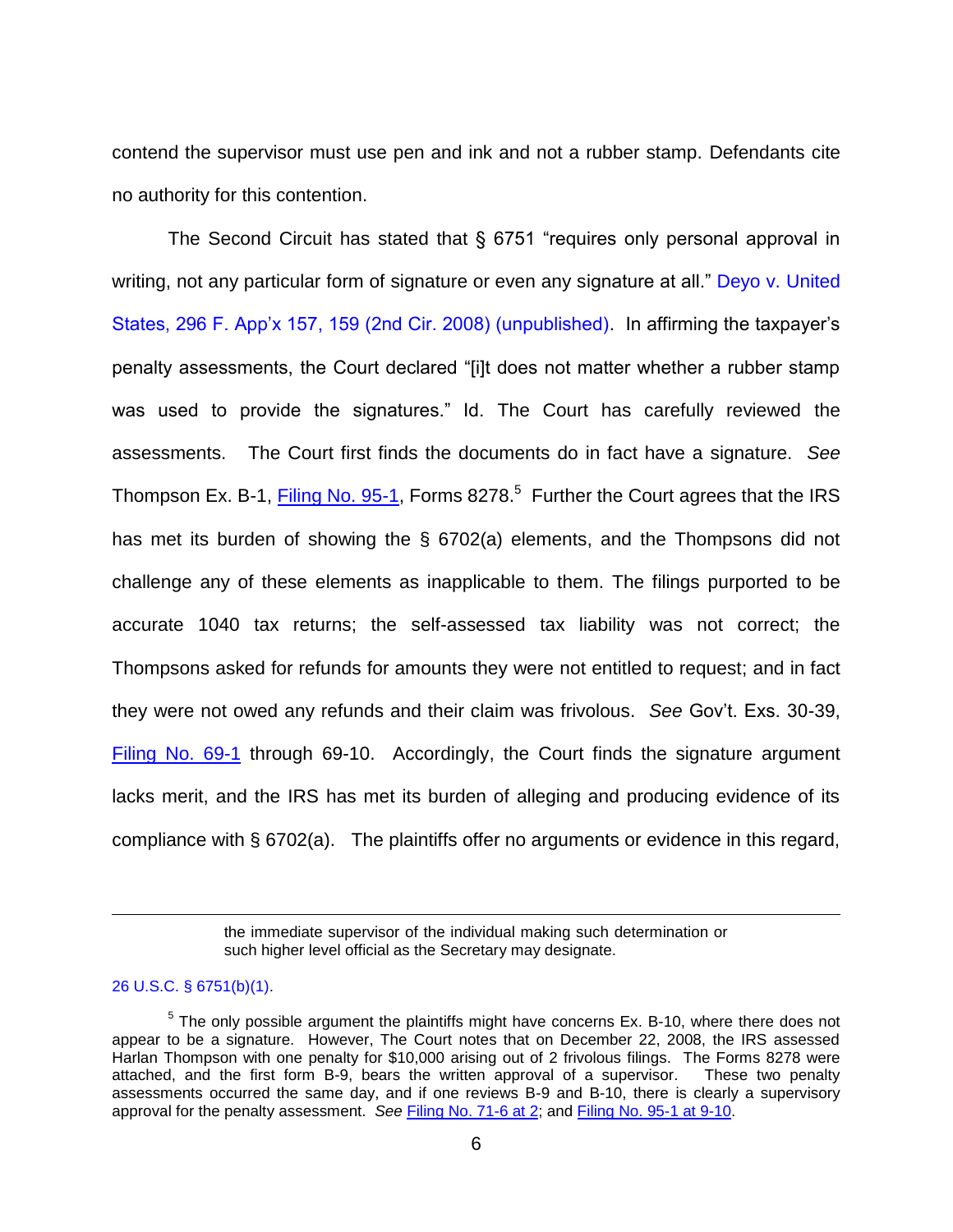and thus the Court finds the government is entitled to the assessed penalties and interest.

#### *D. The funeral home/Wakefield property*

The Thompsons purchased the Wakefield Property in 2001, and began operating a funeral home on this property. The Thompsons held all ownership interest in the property. The Thompsons signed off on all checks and banking documents and paid all property taxes and utilities. On or about May 29, 2006, the IRS assessed Harlan and Diane Thompson with the federal deficiencies for 2002 and 2003. On February 8, 2007, the Thompsons executed a quitclaim deed granting the Wakefield Property to Maple Leaf Funding. [Filing No. 68-11,](https://ecf.ned.uscourts.gov/doc1/11313116631) Ex. 22. Harlan Thompson admitted in his deposition that part of the reason he did this was to avoid creditors and the IRS, and he does not dispute that statement for purposes of the summary judgment motion. Harlan Thompson, Tr. 248:2-249:8, [Filing No. 84-1 at ECF pp. 8-10.](https://ecf.ned.uscourts.gov/doc1/11313155571?page=8) Harlan Thompson was named the general manager of Maple Leaf Funding.

The IRS assessed the Thompsons with \$39,146.00 in tax due for both years and \$15,010.09 in penalties and interest. (*Id.*) Then, on February 8, 2007, the Thompsons executed a quitclaim deed granting the Wakefield Property to Maple Leaf Funding, a "Pure" Trust, for \$1.00. [Filing No. 68-11,](https://ecf.ned.uscourts.gov/doc1/11313116631) Quitclaim Deed, Ex. 22. After it was recorded, the quitclaim deed was returned to Harlan Thompson as the "General Manager" of Maple Leaf Funding. At the time they transferred the Wakefield Property to Maple Leaf Funding, the Thompsons estimate the property was worth between \$200,000 and \$210,000. The Quitclaim deed recites consideration of \$1.00. Maple Leaf Funding was created at the Thompsons' direction by an entity called Mid-Atlantic Trustees and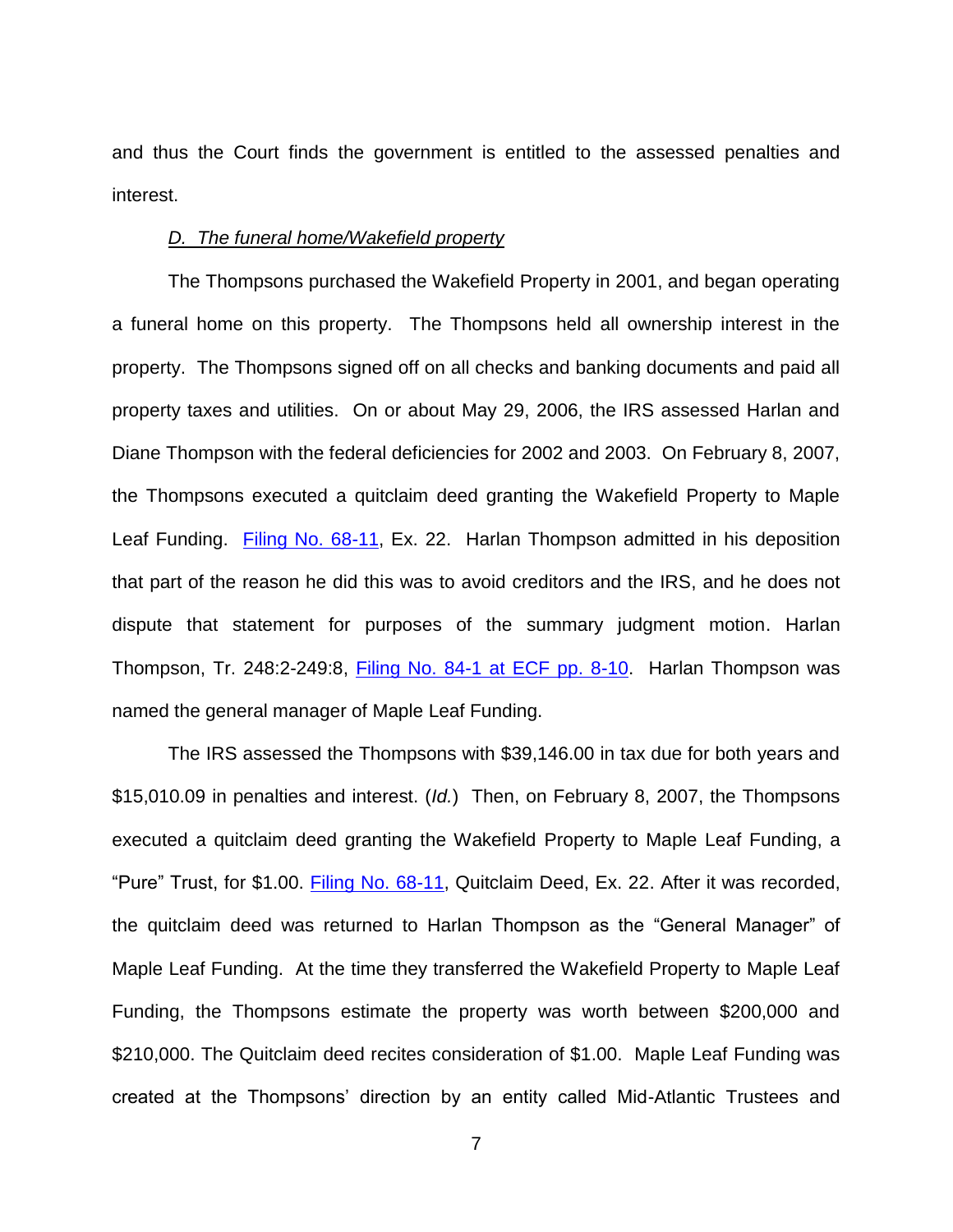Administrators ("Mid-Atlantic") that the Thompsons read about on the internet. Although Harlan Thompson wrote all the checks issued from the Maple Leaf Funding's bank account, he stamped the name of Michael Balice's or Ronald Ottaviano's signature on the checks. In fact, neither of them ever signed the checks or were involved in the operation of the Thompsons' funeral home.

The evidence supports a determination and the Court so finds the Thompsons created Maple Leaf Funding as an entity that would hold their property during their lifetimes that they believed would protect their property from creditors. The Court agrees with the government and finds that this was a sham attempt to defraud creditors.

The Court makes the following findings for the record:

a. The Court determines the Thompsons are the true and beneficial owners of the Property;

b. The Court determines the United States has valid and subsisting federal tax liens on the Property;

c. The Court will enter judgment foreclosing the federal tax liens on the Property described in this case, and order the Property to be sold and any person occupying the Property to leave and vacate the Property;

d. The Court will award to the United States its costs in this case;

e. The Court further finds that the conveyance of the Property from the Thompsons to Maple Leaf Funding was a fraudulent transfer with regard to the United States as a creditor of the Thompsons because Maple Leaf Funding is a sham entity without economic substance and because the transfer to Maple Leaf Funding was made

8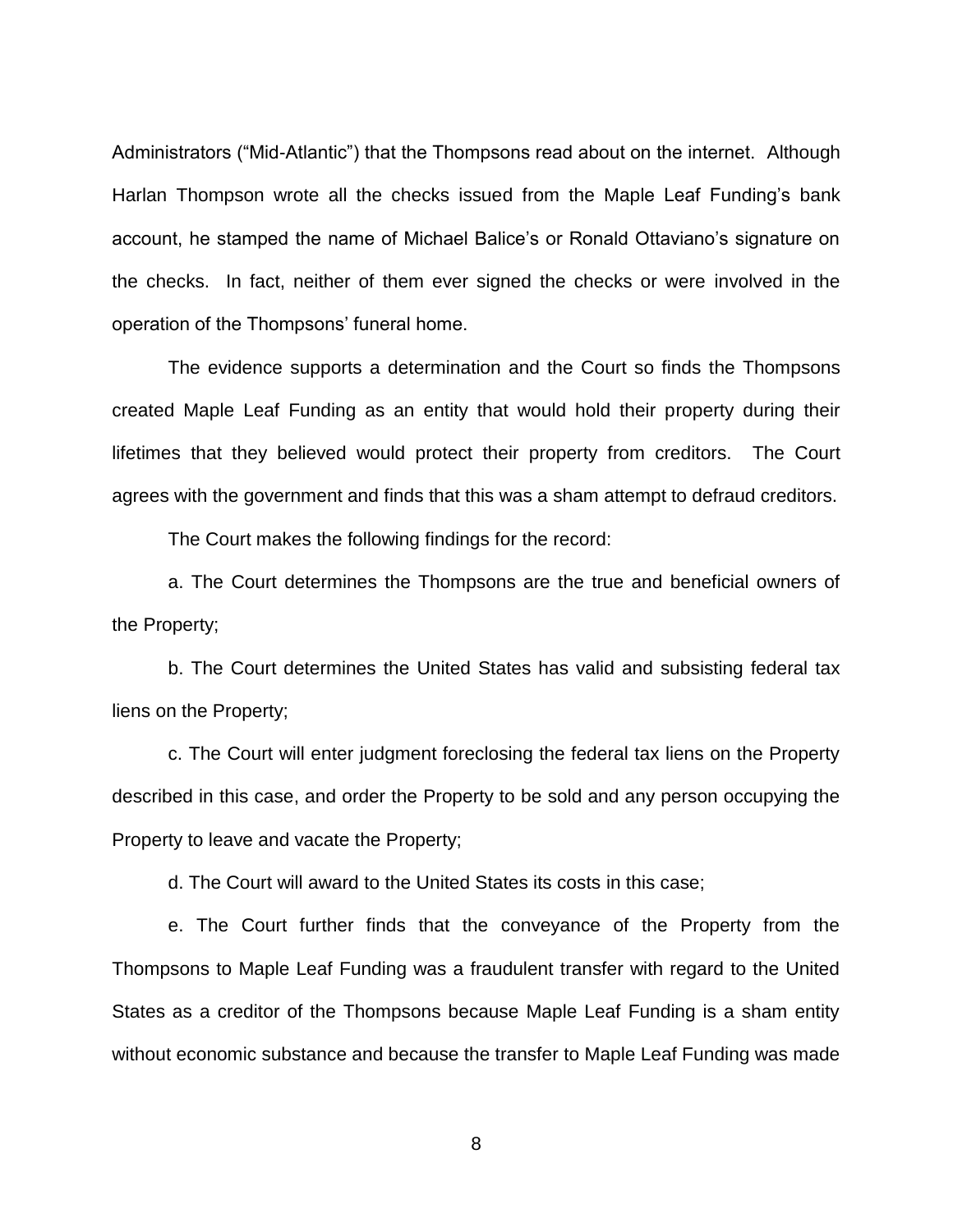with the intent to hinder, delay, or defraud the United States as the Thompsons' creditor, and as a result constitutes a fraudulent conveyance;

f. The Court further finds that Capitol One has a valid judgment against the Thompsons, but that judgment is junior to the federal tax liens of the IRS; the Court also determines that Discover Bank is dormant, as it failed to execute on the judgment within 5 years after the date it was filed, and in any event is likewise inferior to the IRS lien. See stipulations, **Filing No. 17**, with regard to Capitol One Bank, and **Filing No. 18** with regard to Discover Bank. The magistrate judge further determined that any distributions will be paid first to the IRS, and that Capitol One Bank and Discover Bank need not participate further in this case. [Filing No. 19.](https://ecf.ned.uscourts.gov/doc1/11312866526)

g. The Court determines that Maple Leaf Funding, a "Pure" Trust, is a sham trust that acts as either the nominee or alter ego of the defendant Thompsons, and is the fraudulent transferee of Thompsons' property.

### **THEREFORE, IT IS ORDERED THAT:**

1. Pursuant to the stipulation entered into between the United States and Harlan M. Thompson and Diane C. Thompson, [Filing No. 76,](https://ecf.ned.uscourts.gov/doc1/11313138068) the Court hereby adopts the stipulation, [Filing No. 76,](https://ecf.ned.uscourts.gov/doc1/11313138068) and will enter judgment in favor of the United States, finding the joint federal income tax liability for tax year 2002 to be \$10.00, plus penalties and interest, and the Thompson's joint federal income tax liability for tax year 2003 to \$2,212.00, resulting in an outstanding balance of this liability, including penalties and interest, of \$20.93 as of October 31, 2014, on the 2002 liability and \$4,422.55 as of October 31, 2014, on the 2003 liability, with penalties and interest, if any, still accruing from October 31, 2014. The government shall provide an appropriate proposed